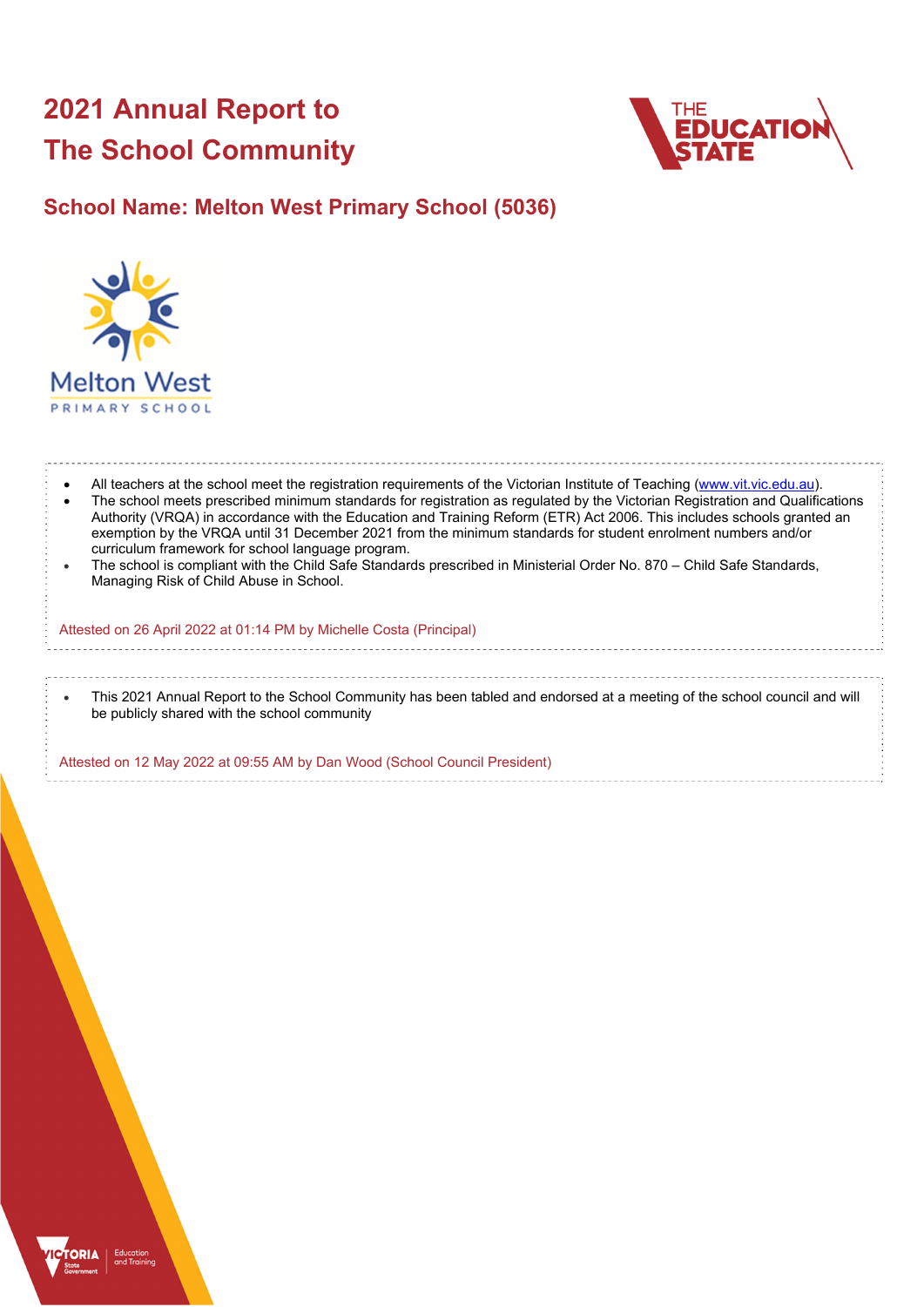# How to read the Annual Report

### What does the *'About Our School'* commentary section of this report refer to?

The 'About our school' commentary provides a brief background on the school, an outline of the school's performance over the year and future directions.

The 'School Context' describes the school's vision, values and purpose. Details include the school's geographic location, size and structure, social characteristics, enrolment characteristics and special programs.

The 'Framework for Improving Student Outcomes (FISO)' section includes the improvement initiatives the school has selected and the progress they have made towards achieving them through the implementation of their School Strategic Plan and Annual Implementation Plan.

### What does the *'Performance Summary'* section of this report refer to?

The Performance Summary includes the following:

#### **School Profile**

- student enrolment information
- the school's 'Student Family Occupation and Education' category
- a summary of parent responses in the Parent Opinion Survey, shown against the statewide average for Primary schools
- school staff responses in the area of School Climate in the School Staff Survey, shown against the statewide average for Primary schools

#### **Achievement**

- English and Mathematics for Teacher Judgements against the curriculum
- English and Mathematics for National Literacy and Numeracy tests (NAPLAN).

#### **Engagement**

Student attendance at school

#### **Wellbeing**

Student responses to two areas in the Student Attitudes to School Survey:

- Sense of Connectedness
- Management of Bullying

Results are displayed for the latest year and the average of the last four years (where available). As NAPLAN tests were not conducted in 2020, the NAPLAN 4-year average is the average of 2018, 2019 and 2021 data in the 2021 Performance Summary.

## Considering COVID-19 when interpreting the Performance Summary

The Victorian community's experience of COVID-19, including remote and flexible learning, had a significant impact on normal school operations in 2020 and 2021. This impacted the conduct of assessments and surveys. Readers should be aware of this when interpreting the Performance Summary.

For example, in 2020 and 2021 school-based surveys ran under changed circumstances, and NAPLAN was not conducted in 2020. Absence and attendance data during this period may have been influenced by local processes and procedures adopted in response to remote and flexible learning.

Schools should keep this in mind when using this data for planning and evaluation purposes.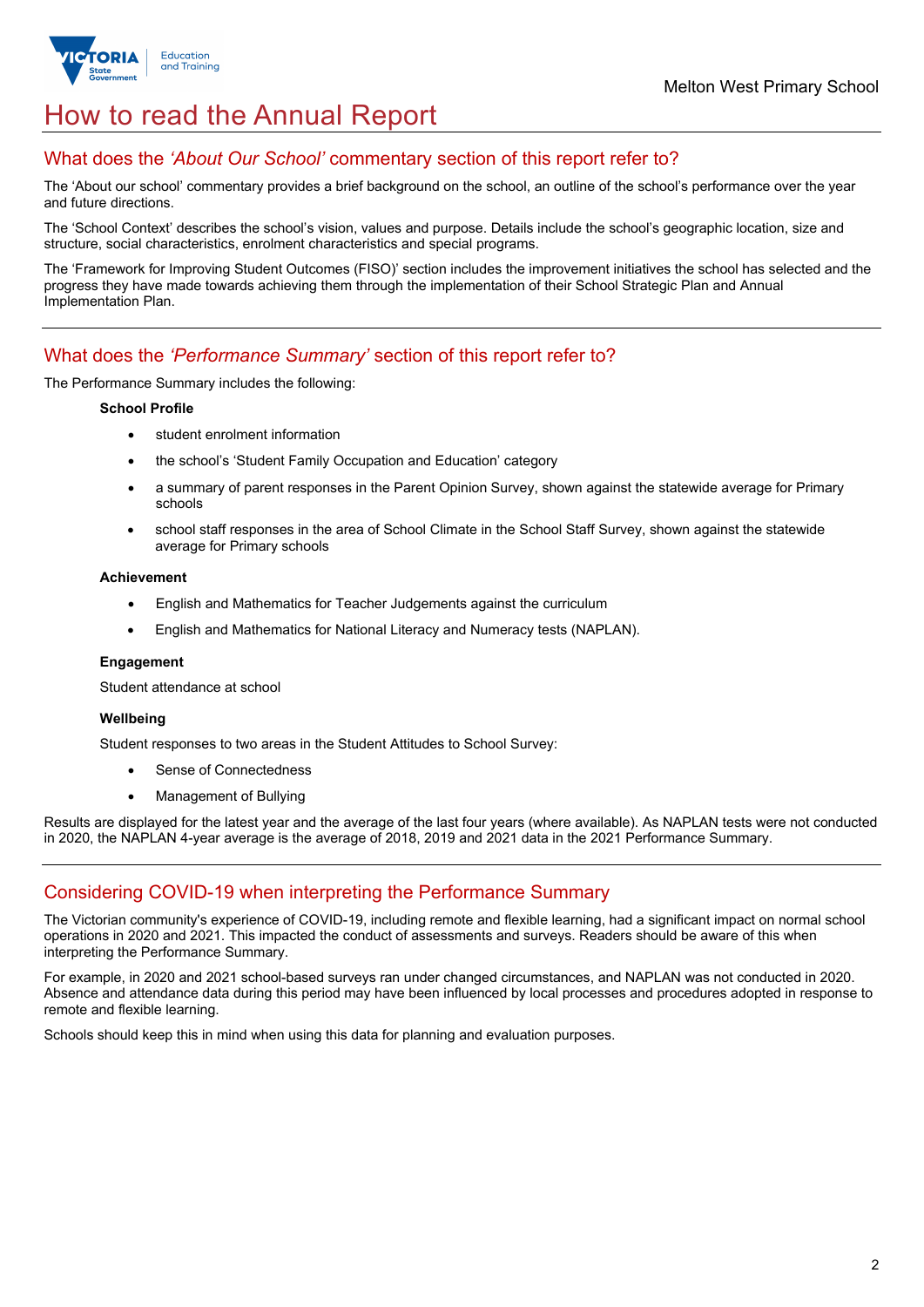

# How to read the Annual Report (continued)

### What do *'Similar Schools'* refer to?

Similar Schools are a group of Victorian government schools with similar characteristics to the school.

This grouping of schools has been created by comparing each school's socio-economic background of students, the number of non-English speaking students and the school's size and location.

### What does *'NDP'* or '*NDA*' mean?

'NDP' refers to no data being published for privacy reasons or where there are insufficient underlying data. For example, very low numbers of participants or characteristics that may lead to identification will result in an 'NDP' label.

'NDA' refers to no data being available. Some schools have no data for particular measures due to low enrolments. There may be no students enrolled in some year levels, so school comparisons are not possible.

Note that new schools only have the latest year of data and no comparative data from previous years. The Department also recognises unique circumstances in Specialist, Select Entry, English Language, Community Schools and schools that changed school type recently, where school-to-school comparisons are not appropriate.

## What is the *'Victorian Curriculum'*?

The Victorian Curriculum F–10 sets out what every student should learn during his or her first eleven years of schooling. The curriculum is the common set of knowledge and skills required by students for life-long learning, social development and active and informed citizenship.

The Victorian Curriculum is assessed through teacher judgements of student achievement based on classroom learning.

The curriculum has been developed to ensure that school subjects and their achievement standards enable continuous learning for all students, including students with disabilities.

The 'Towards Foundation Level Victorian Curriculum' is integrated directly into the curriculum and is referred to as 'Levels A to D'.

'Levels A to D' may be used for students with disabilities or students who may have additional learning needs. These levels are not associated with any set age or year level that links chronological age to cognitive progress (i.e., there is no age expected standard of achievement for 'Levels A to D').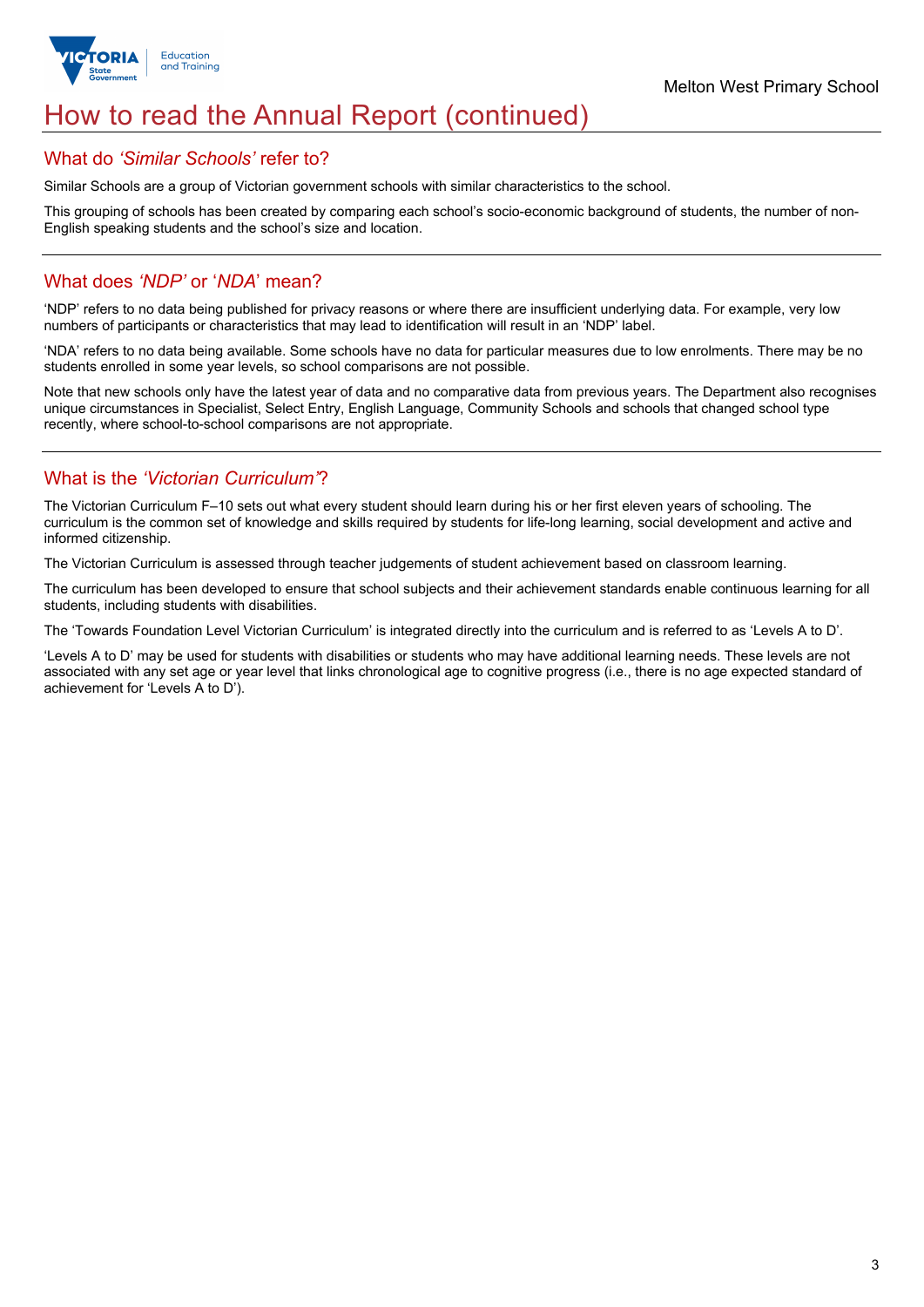

# **About Our School**

## School context

Melton West Primary School is located in the outer western metropolitan suburb of Melton, approximately 35 kilometres from the centre of Melbourne. Although Melton is a growing area, the catchment area for Melton West Primary School has no new housing development, which means our numbers have remained quite stable over the past few years.

It is the mission of Melton West PS to work collaboratively to ensure high levels of learning for all. Our vision is to be an effective Professional Learning Community where collaboration, collective responsibility and a focus on improving student outcomes drives the work. Through ensuring a consistency of high quality teaching practice in every learning space, including digital pedagogies, we will have resilient students who are engaged and have input into their education through personalised learning and goal setting and who have an unwavering belief that they can learn. We will develop respectful partnerships between students, teachers and parents. We will create the leaders of tomorrow, today.

Melton West Primary School has the current values of: Communication, Respect, Trust and Teamwork all working together to create positive relationships for all.

In 2021, our enrolment was 562.8 students. We had 24 classrooms, with 4 classes of Year Prep (Foundation), 4 Year 1 classes, 2 Year 2 classes, 4 Year 3 classes, 3 Year 4 classes and 6 year 5/6 classes. The student population was made up of 148 English as Additional Language, 30 Aboriginal and Torres Strait Islanders, 1 international student and 41 receiving additional funding from the Program for Students with Disabilities. The school's SFOE was 0.5821, placing it in the high band level.

The staffing profile is made up of 45 teachers (30.1 EFT) including:

- o 2.6 (EFT) principal class;
- o 3.6 (EFT) leading teachers;
- o 3.6 (EFT) teachers as part of the Tutor Learning Initiative;
- o 0.8 (EFT) English as an Additional Language {EAL} teacher.

As well as 34 education support staff (24.5 EFT), including:

- o a business manager;
- o 2 administration staff;
- o a first aid officer;
- o 0.6 (EFT) community engagement officer;
- o a wellbeing officer;
- o a maintenance person;
- o 2.2 (EFT) working as literacy intervention;
- o 12.5 (EFT) supporting students in classrooms.

We do not have any staff members who identify as Aboriginal or Torres Strait Islander.

## Framework for Improving Student Outcomes (FISO)

In 2021 we focused on the 2021 Priority Goals with the priorities of learning catch-up and extension; happy, active and healthy kids and connected schools in response to the difficulties and challenges of remote learning in 2020.

In the learning catch-up and extension area we focused on the effective use of Data Walls and the creative implementation of the Tutor Learning Initiative (TLI), formative assessment and a focus on the effective use of the High Impact Teaching Strategies (HITS). Through the support of leaders, consultants and our Professional Learning Community (PLC) structure, teachers developed greater confidence in planning, teaching and assessing students in the TLI groups. Careful tracking and monitoring of data, including the use of formative assessment as part of the TLI was important to ensure learning growth for students.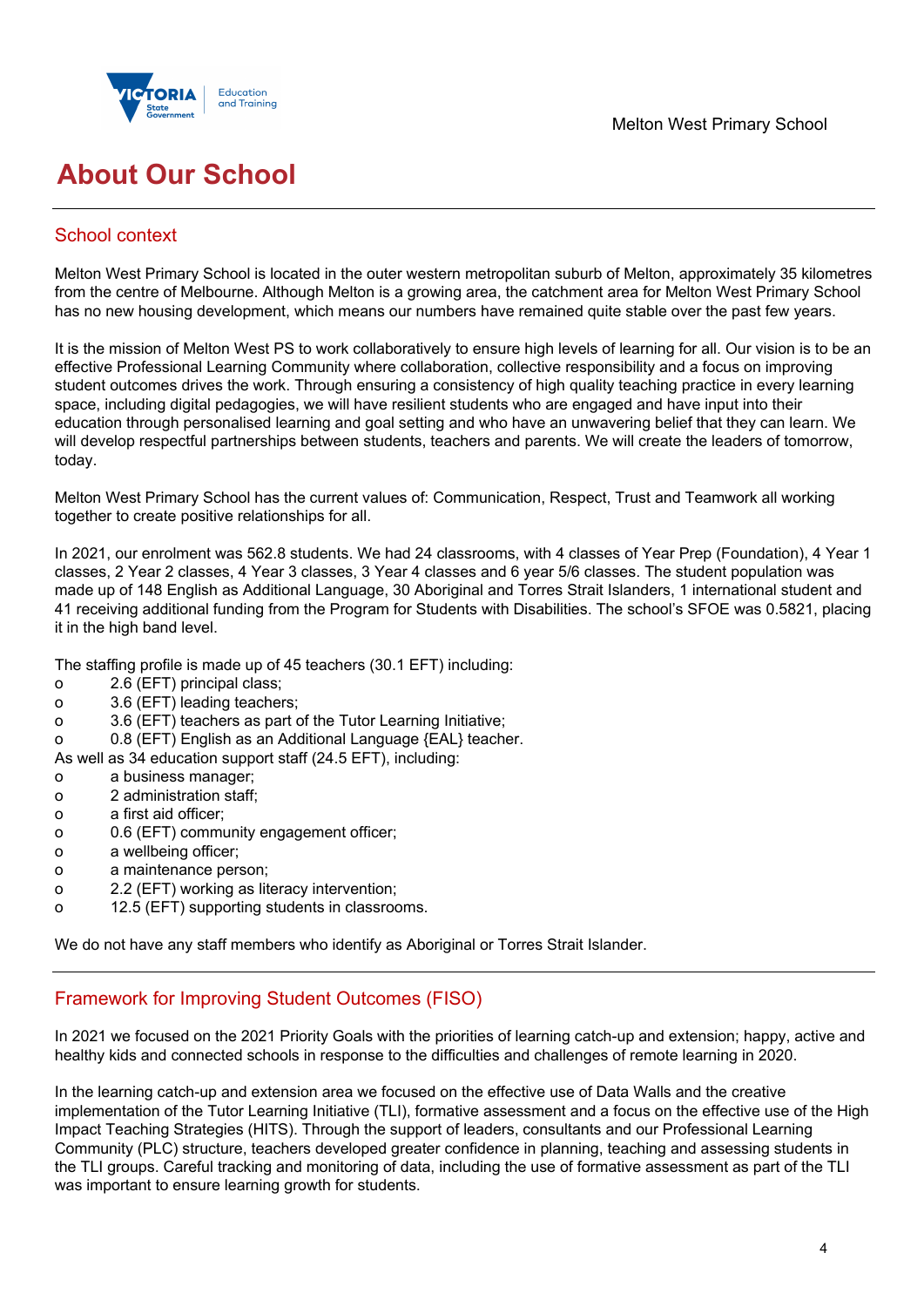

Our TLI model involved all classroom teachers being released for 3 hours per week to take small groups of children from their class as intervention or as extension 3 times per week. The benefit of this model meant that the learning needs of the students was based on data teachers had directly from their classroom and that the classroom teacher knew any gains/learnings the students made during these small groups as they were the 'tutor' and could therefore adapt/modify the learning back in the classroom quickly and effectively. Our model also ensured children from all classes and all year levels had access to intervention or extension as required.

Our team leaders continue to coach and mentor, including modelling and observing teacher practice as they lead a team of teachers. They were instrumental in the TLI program by supporting Graduate teachers, initially taking responsibility for planning and teaching the TLI sessions whilst the graduate teacher observes, moving to the graduate teacher.

Our teams also used data walls and Case Management Meetings (CMM) to monitor student progress on a regular basis. PLC teams collaborated to support each other when progress of some students was not as good as it could or should have been.

The happy, active and healthy kids area saw a focus on student wellbeing. We carefully tracked students who had large absences and who did not return to on-site learning when that opportunity arose, including conducting home visits as required. We also concentrated on teaching social emotional learning, including resilience to help students reengage in remote learning and to support them whilst learning from home.

For the connected schools element we introduced a different digital learning platform to the year 3 – 6s after reflecting on what worked well during previously remote learning experiences. We efficiently supplied all children who required technology with equipment and internet access each time we were require to adapt the mode of delivery, allowing these students to participate in remote learning along with their peers.

## Achievement

As we moved in and out of remote learning through 2020 and into 2021, we constantly looked at ways we could improve teaching remotely, to ensure the children had the best possible experience whilst learning from home. We also reviewed the learning platform we used to present the work to our students. We changed the platform for our Year 3 to 6 students in 2021, which provided a more interactive learning experience and opportunity for teachers to supply feedback in a timely manner. We also introduced small explicit teaching groups using WebEx, which enabled teachers and students to work closely together.

In future, we plan to use this digital platform within the classrooms, which will support differentiation within the classrooms. During remote learning, staff were also able to utilise online resources for content-delivery and assessment and consequently develop new ways of differentiating for students.

Despite the many difficulties remote learning presented, our results for reading, when compared to similar schools, showed we achieved similar results in high relative growth. Our precision focus on reading over the past few years was the reason we were able to achieve this result. In future, we will shift our focus to Numeracy, whilst continuing our work in Reading.

Students supported through the Program for Students with a Disability all showed satisfactory progressing in achieving their individual goals as identified in their Individual Education Plans.

### Engagement

During remote learning we found that for about third of our children this mode of learning had no impact on them at all, about a third thrived learning remotely from home, and about a third found it very difficult to engage and learn remotely. For the latter group we tried many strategies to try to engage them including having an Education Support staff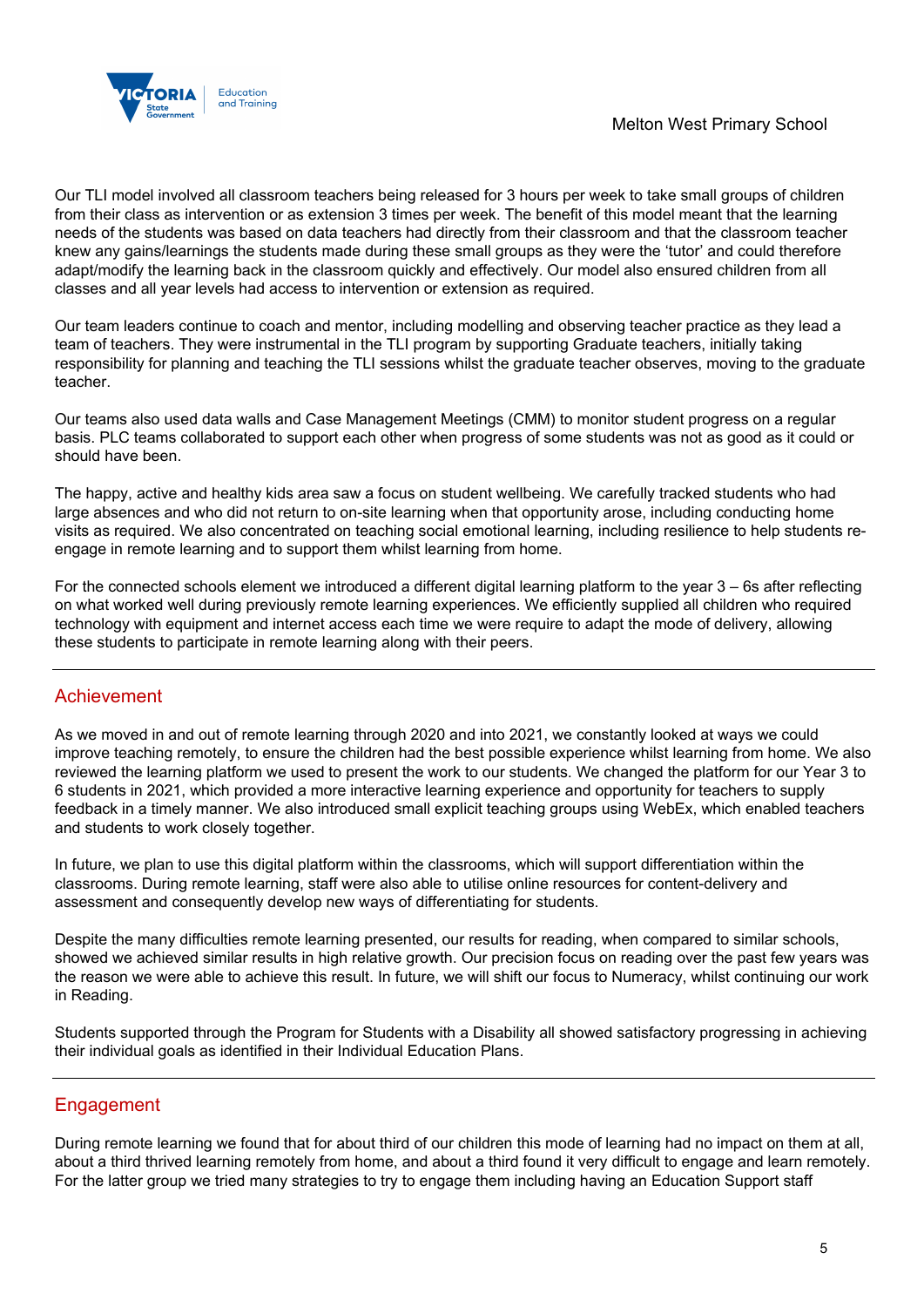

member being available at all times on WebEx for them to connect with and help with their learning. Classroom teachers made regular calls and wellbeing staff contacted families to find out if they needed specific support. The Principal Class team conducted many home visits to families who had not engaged in the online environment.

We invited a relatively large number of students to on-site during remote learning due to their individual circumstances including being vulnerable. We also supported a number of children who parents were essential workers. These children connected with their classroom teacher remotely, like their peers, whilst on-site.

Although the Student Attitude to School Survey results showed a 91% positive endorsement to Attitude to Attendance our absences increased dramatically during 2021, despite a concerted effort to improve the number of absences. Some of the strategies included teachers contacting families for each unexplained absence. The Principal Class team identified children from the previous year that had many unexplained absences. We tracked these closely from the beginning of the year, and saw a slight increase before we went into remote learning, where a number of children found it difficult to connect.

To support student engagement during the transition back to onsite learning, our school focused on:

- Re-establishing classroom routines and structures;
- Incorporating social emotional learning into weekly planning;
- Having fun wellbeing experiences within each class;
- Emphasising the importance of teachers to support re-establishing peer connectedness.

### **Wellbeing**

Connected schools focussed on ensuring students had access to technology, and staff were able to increase their capability to use the technology and the digital learning platforms we had adopted. The switch to a different learning platform was beneficial for the students in years 3 to 6 because it allowed for a more effective way to provide feedback to students in a timely manner than the platform we had used previously. Using WebEx was an effective digital tool for many reasons. It encouraged students to engage with their peers, teachers and support staff. It enabled teacher to have small intensive teaching groups and continue TLI sessions, although it was difficult to ensure all students attended when they were scheduled. WebEx was also used as a supportive wellbeing strategy by easing the feeling of isolation during remote learning.

We have made significant progress in student wellbeing over the past few years, which is reflected in our Student Attitude to School survey. Sense of Connectedness is 83% positive endorsement which was above Similar Schools and the State and was in the 3rd quartile. Managing Bullying had an 88% positive endorsement which was above Similar Schools and the State and was in the 4th quartile. Each of these elements have increased each year over the past few years.

We continue to use the SWPB Framework and have introduced teaching Respectful Relationships to support student wellbeing. We continue to train all new staff in trauma-informed practices, as we have been since 2016.

In the Parent Opinion Survey, although the General Satisfaction is low, sitting in the 1st quartile, the elements of the Student Cognitive Engagement of High Expectations for Success and Student Motivation and Support were both in the 4th quartile, which is a very pleasing result.

In the School Staff Survey, School Climate had a dramatic increase in 2021, with staff experiencing a greater sense of Collective Efficacy following a concerted effort throughout 2021 to focus on improving this area. All elements of the School Climate section of the School Staff Survey that were in the 3rd quartile moved to the 4th. Our challenge in this area will be to maintain these outstanding results as our staffing profile changes due to natural attrition and succession planning.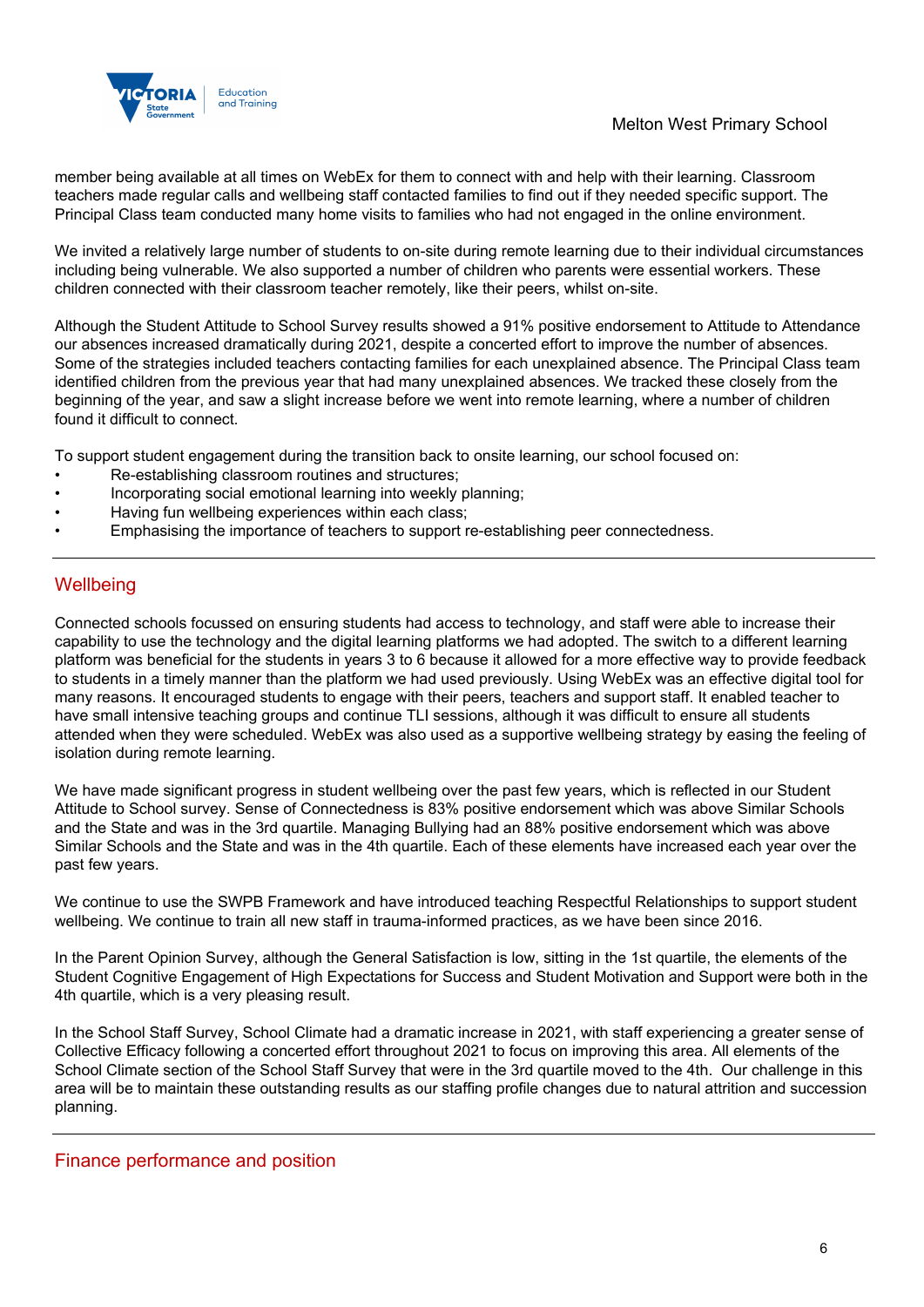

Melton West Primary School

Melton West PS is again in a strong financial position with a net operating surplus of \$406837. Again, remote learning in 2021 meant that budgets for CRT's, Consultants, ICT, Berry Street training and other curriculum budgets were not fully expended.

We carried out building works such as replacing floor coverings, external painting, replacement of the covered walkway. We also spent a substantial amount on upgrading our grounds.

Our equity funding is being used to support students by continuing with our Literacy and Numeracy consultants, resourcing a 1:1 iPad program for years 3 - 6, as well as supporting students with psychological needs.

Our Financial Commitments summary shows a further commitment to improving our grounds and facilities over th next 12 to 18 months.

> **For more detailed information regarding our school please visit our website at https://meltonwestps.vic.edu.au**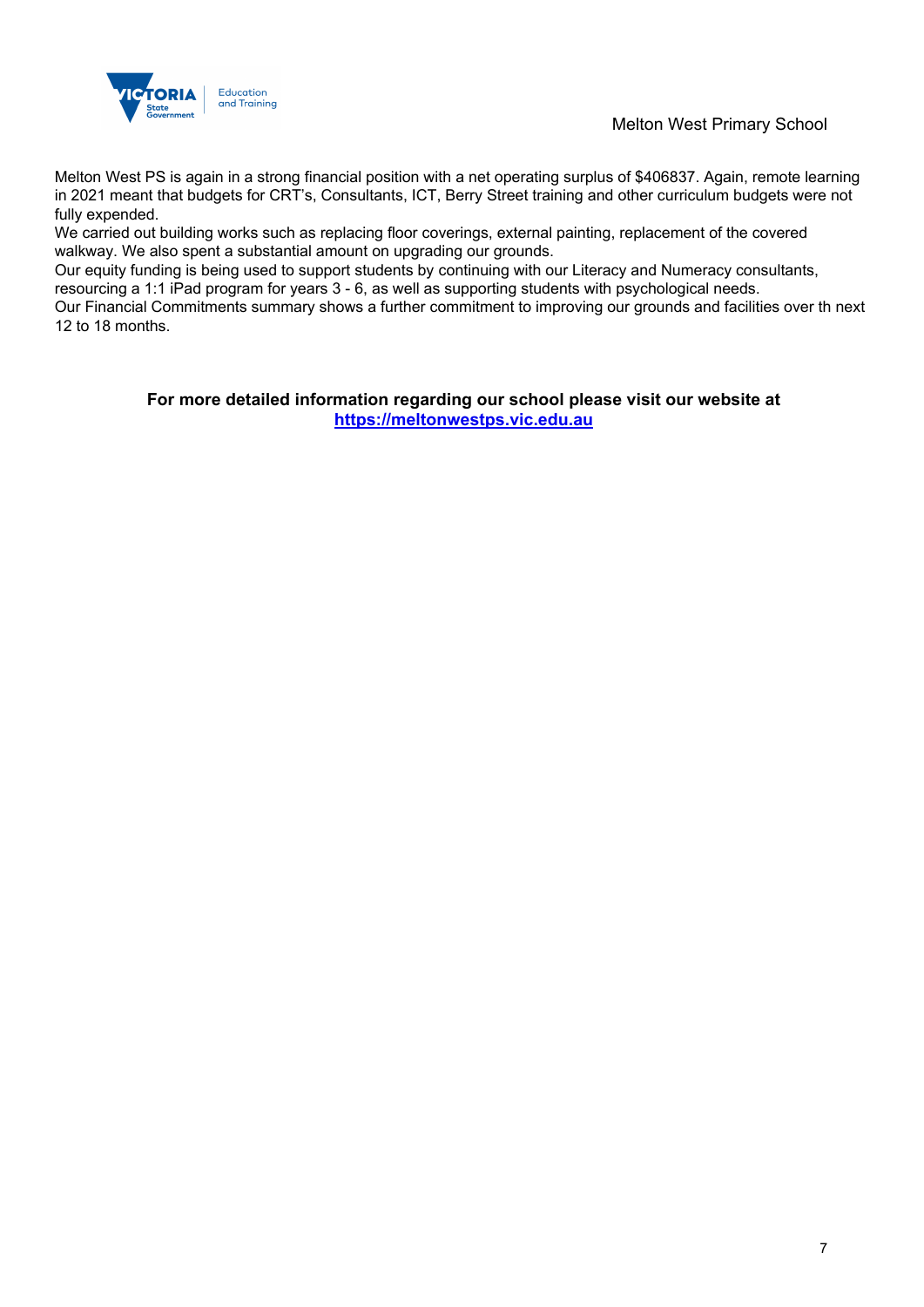

# **Performance Summary**

The Performance Summary for government schools provides an overview of how this school is contributing to the objectives of the Education State and how it compares to other Victorian government schools.

All schools work in partnership with their school community to improve outcomes for children and young people. Sharing this information with parents and the wider school community helps to support community engagement in student learning, a key priority of the Framework for Improving Student Outcomes.

Refer to the 'How to read the Annual Report' section for help on how to interpret this report.

## SCHOOL PROFILE

#### **Enrolment Profile**

A total of 552 students were enrolled at this school in 2021, 261 female and 291 male.

35 percent of students had English as an additional language and 5 percent were Aboriginal or Torres Strait Islander.

#### **Overall Socio-Economic Profile**

The overall school's socio-economic profile is based on the school's Student Family Occupation and Education index (SFOE).

SFOE is a measure of socio-educational disadvantage of a school, based on educational and employment characteristics of the parents/carers of students enrolled at the school. Possible SFOE band values are: Low, Low-Medium, Medium and High. A 'Low' band represents a low level of socio-educational disadvantage, a 'High' band represents a high level of socio-educational disadvantage.

This school's SFOE band value is: High

#### **Parent Satisfaction Summary**

The percent endorsement by parents on their school satisfaction level, as reported in the annual Parent Opinion Survey.

Percent endorsement indicates the percent of positive responses (agree or strongly agree) from parents who responded to the survey.



#### **School Staff Survey**

The percent endorsement by staff on School Climate, as reported in the annual School Staff Survey.

Percent endorsement indicates the percent of positive responses (agree or strongly agree) from staff who responded to the survey.

Data is suppressed for schools with three or less respondents to the survey for confidentiality reasons.

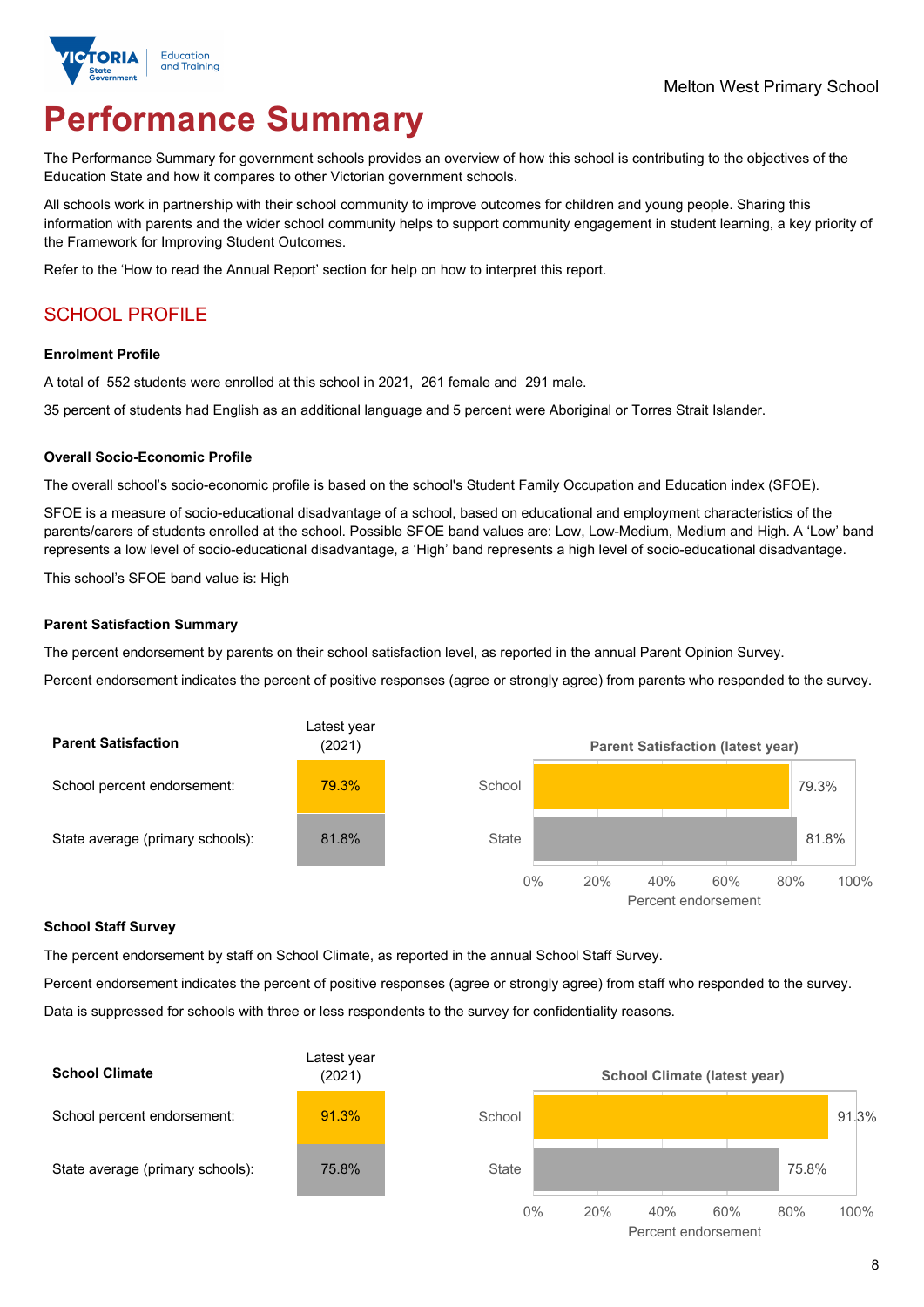

## ACHIEVEMENT

*Key: 'Similar Schools' are a group of Victorian government schools that are like this school, taking into account the school's socioeconomic background of students, the number of non-English speaking students and the size and location of the school.* 

#### **Teacher Judgement of student achievement**

Percentage of students working at or above age expected standards in English and Mathematics.



Percent students at or above age expected level

| <b>Mathematics</b><br>Years Prep to 6                             | Latest year<br>(2021) |
|-------------------------------------------------------------------|-----------------------|
| School percent of students at or above age<br>expected standards: | 64.8%                 |
| Similar Schools average:                                          | 71.8%                 |
| State average:                                                    | 84.9%                 |

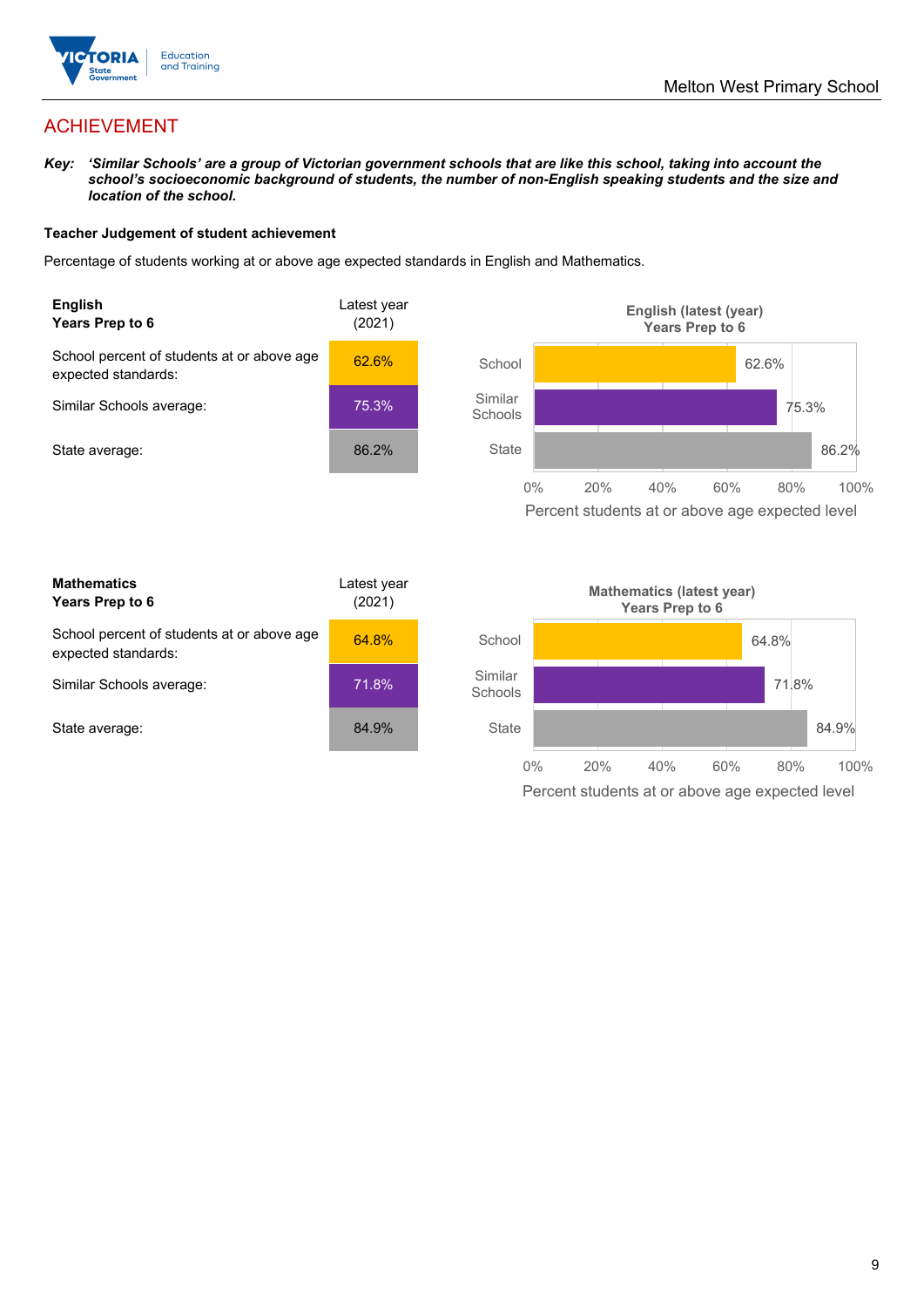

## ACHIEVEMENT (continued)

*Key: 'Similar Schools' are a group of Victorian government schools that are like this school, taking into account the school's socioeconomic background of students, the number of non-English speaking students and the size and location of the school.* 

#### **NAPLAN**

Percentage of students in the top three bands of testing in NAPLAN.

Note: NAPLAN tests were not conducted in 2020, hence the 4-year average is the average of 2018, 2019 and 2021 data.

| <b>Reading</b><br>Year <sub>3</sub>               | Latest year<br>(2021) | $4$ -year<br>average |                    | <b>NAPLAN Reading (latest year)</b><br>Year <sub>3</sub>                   |
|---------------------------------------------------|-----------------------|----------------------|--------------------|----------------------------------------------------------------------------|
| School percent of students in<br>top three bands: | 50.6%                 | 52.4%                | School             | 50.6%                                                                      |
| Similar Schools average:                          | 67.7%                 | 67.3%                | Similar<br>Schools | 67.7%                                                                      |
| State average:                                    | 76.9%                 | 76.5%                | State              | 76.9%                                                                      |
|                                                   |                       |                      | $0\%$              | 20%<br>40%<br>60%<br>80%<br>100%<br>Percent of students in top three bands |
| Reading<br>Year 5                                 | Latest year<br>(2021) | 4-year<br>average    |                    | <b>NAPLAN Reading (latest year)</b><br>Year 5                              |
| School percent of students in<br>top three bands: | 49.4%                 | 45.1%                | School             | 49.4%                                                                      |
| Similar Schools average:                          | 58.3%                 | 54.4%                | Similar<br>Schools | 58.3%                                                                      |
| State average:                                    | 70.4%                 | 67.7%                | <b>State</b>       | 70.4%                                                                      |
|                                                   |                       |                      | $0\%$              | 20%<br>40%<br>60%<br>80%<br>100%<br>Percent of students in top three bands |
| <b>Numeracy</b><br>Year <sub>3</sub>              | Latest year<br>(2021) | 4-year<br>average    |                    | <b>NAPLAN Numeracy (latest year)</b><br>Year <sub>3</sub>                  |
| School percent of students in<br>top three bands: | 34.1%                 | 35.5%                | School             | 34.1%                                                                      |
| Similar Schools average:                          | 52.8%                 | 54.6%                | Similar            |                                                                            |
|                                                   |                       |                      | Schools            | 52.8%                                                                      |
| State average:                                    | 67.6%                 | 69.1%                | <b>State</b>       | 67.6%                                                                      |
|                                                   |                       |                      | $0\%$              | 40%<br>60%<br>100%<br>20%<br>80%<br>Percent of students in top three bands |
| <b>Numeracy</b><br>Year 5                         | Latest year<br>(2021) | 4-year<br>average    |                    | <b>NAPLAN Numeracy (latest year)</b><br>Year 5                             |
| School percent of students in<br>top three bands: | 33.8%                 | 28.5%                | School             | 33.8%                                                                      |
| Similar Schools average:                          | 45.8%                 | 44.9%                | Similar<br>Schools | 45.8%                                                                      |
| State average:                                    | 61.6%                 | 60.0%                | State              | 61.6%                                                                      |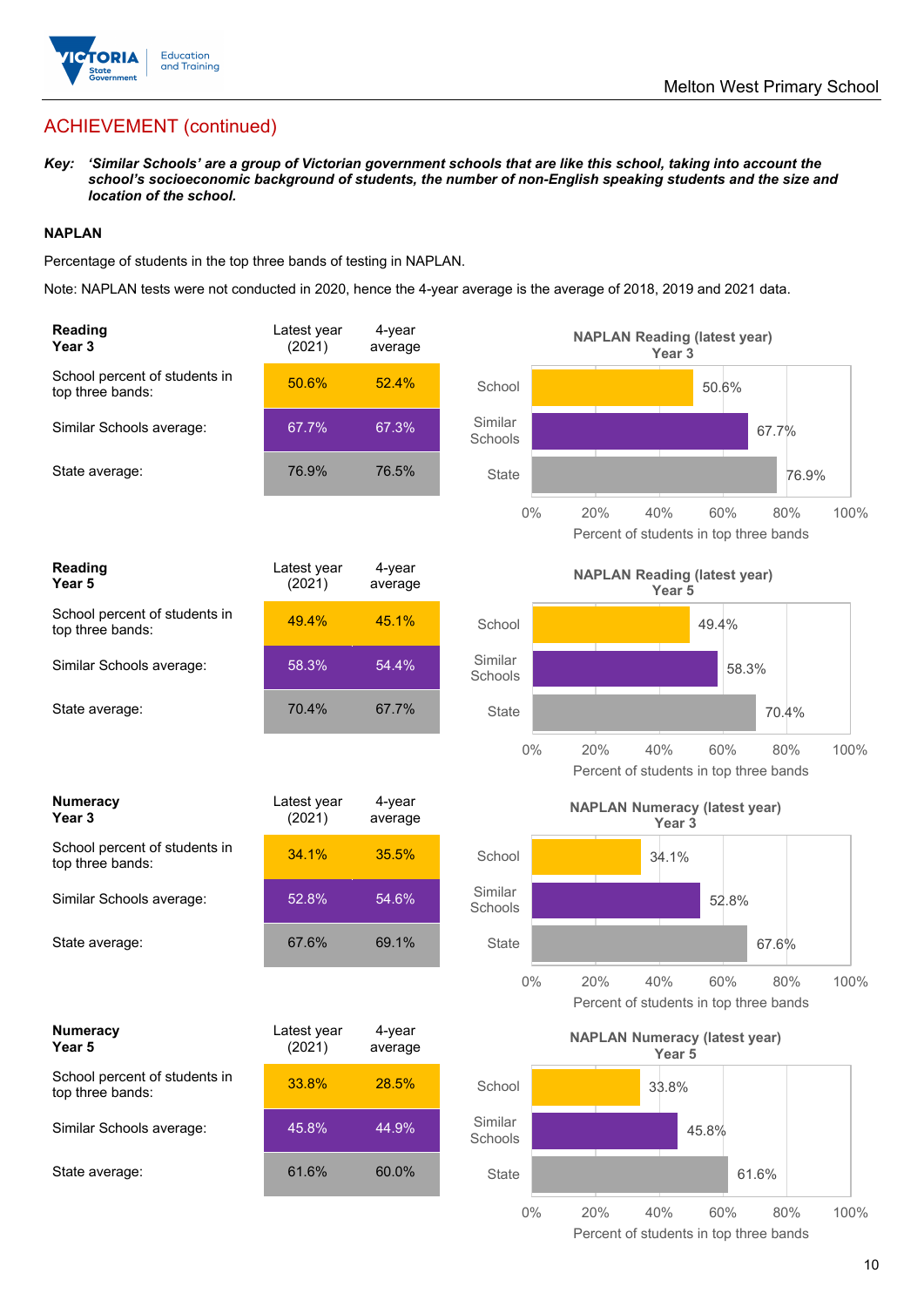

## ACHIEVEMENT (continued)

#### **NAPLAN Learning Gain**

NAPLAN learning gain is determined by comparing a student's current year result relative to the results of all 'similar' Victorian students (i.e., students in all sectors in the same year level who had the same score two years prior). If the current year result is in the top 25 percent, their gain level is categorised as 'High'; middle 50 percent is 'Medium'; bottom 25 percent is 'Low'.

#### **Learning Gain Year 3 (2019) to Year 5 (2021)**



Melton West Primary School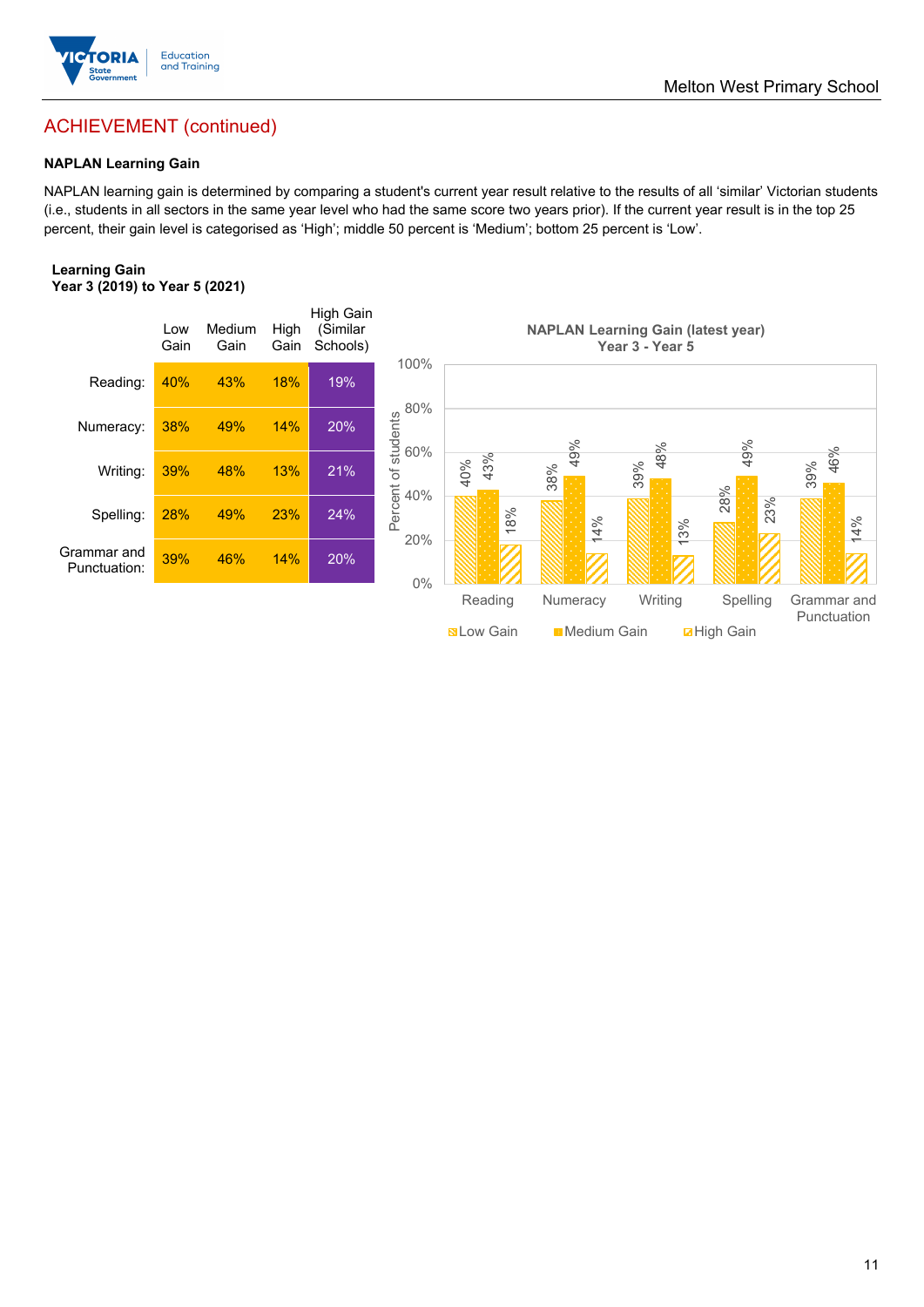

## ENGAGEMENT

*Key: 'Similar Schools' are a group of Victorian government schools that are like this school, taking into account the school's socioeconomic background of students, the number of non-English speaking students and the size and location of the school.* 

#### **Average Number of Student Absence Days**

Absence from school can impact on students' learning. Common reasons for non-attendance include illness and extended family holidays. Absence and attendance data in 2020 and 2021 may have been influenced by COVID-19.



#### **Attendance Rate (latest year)**

|                                             | Prep | Year 1 | Year 2 | Year 3 | Year 4 | Year 5 | Year 6 |
|---------------------------------------------|------|--------|--------|--------|--------|--------|--------|
| Attendance Rate by year level<br>$(2021)$ : | 84%  | 84%    | 88%    | 87%    | 86%    | 86%    | 87%    |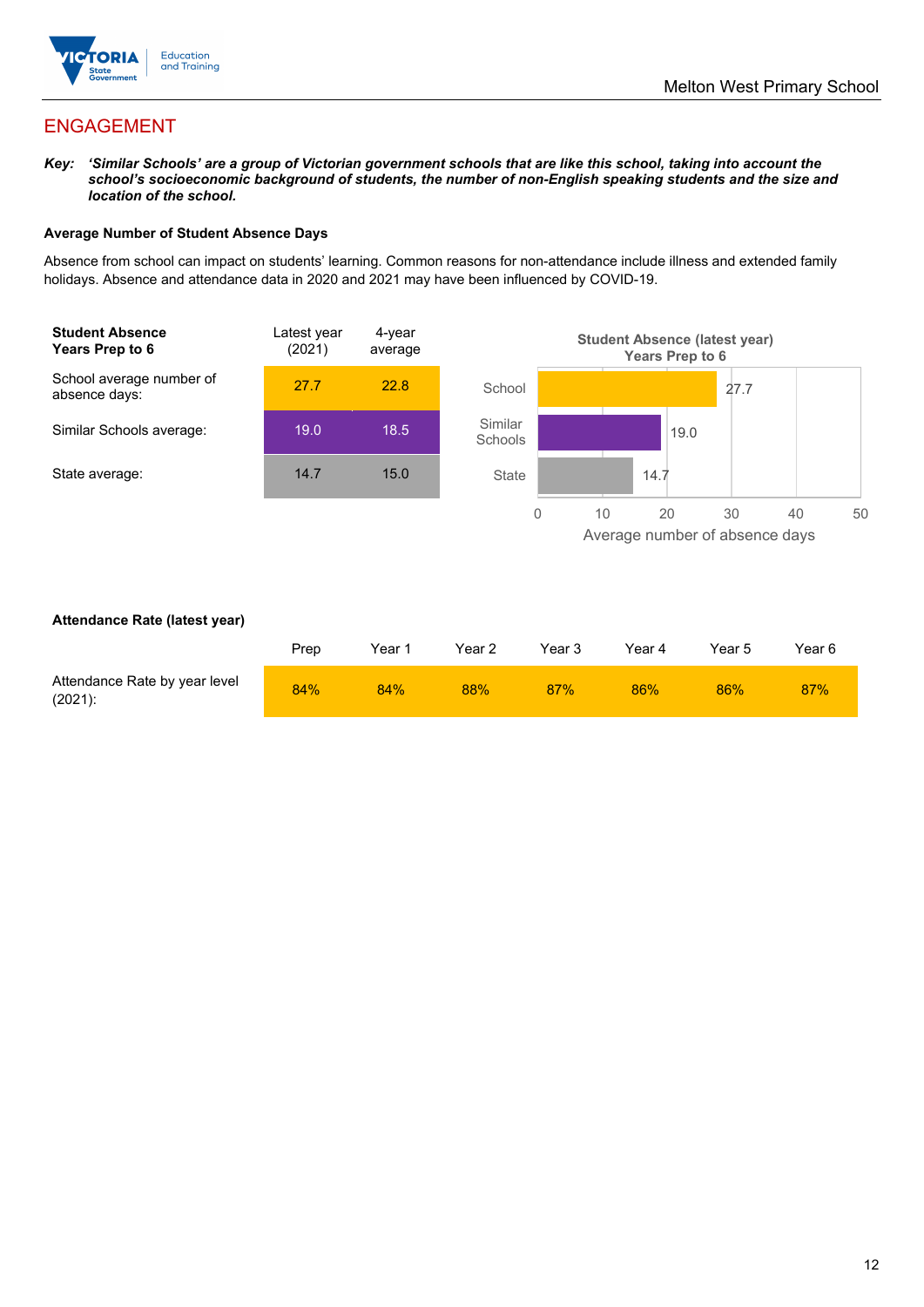

## WELLBEING

*Key: 'Similar Schools' are a group of Victorian government schools that are like this school, taking into account the*  school's socioeconomic background of students, the number of non-English speaking students and the size and *location of the school.* 

#### **Student Attitudes to School – Sense of Connectedness**

The percent endorsement on Sense of Connectedness factor, as reported in the Attitudes to School Survey completed annually by Victorian government school students, indicates the percent of positive responses (agree or strongly agree).



*Due to lower participation rates, differences in the timing of the survey/length of survey period and the general impact of Covid19 across 2020 and 2021, data are often not comparable with previous years or within similar school groups. Care should be taken when interpreting these results.*



#### **Student Attitudes to School – Management of Bullying**

The percent endorsement on Management of Bullying factor, as reported in the Attitudes to School Survey completed annually by Victorian government school students, indicates the percent of positive responses (agree or strongly agree).

| <b>Management of Bullying</b><br>Years 4 to 6 | Latest year<br>(2021) | 4-year<br>average |  |
|-----------------------------------------------|-----------------------|-------------------|--|
| School percent endorsement:                   | 87.9%                 | 86.2%             |  |
| Similar Schools average:                      | 78.8%                 | 80.2%             |  |
| State average:                                | 78.4%                 | 79.7%             |  |

*Due to lower participation rates, differences in the timing of the survey/length of survey period and the general impact of Covid19 across 2020 and 2021, data are often not comparable with previous years or within similar school groups. Care should be taken when interpreting these results.* 

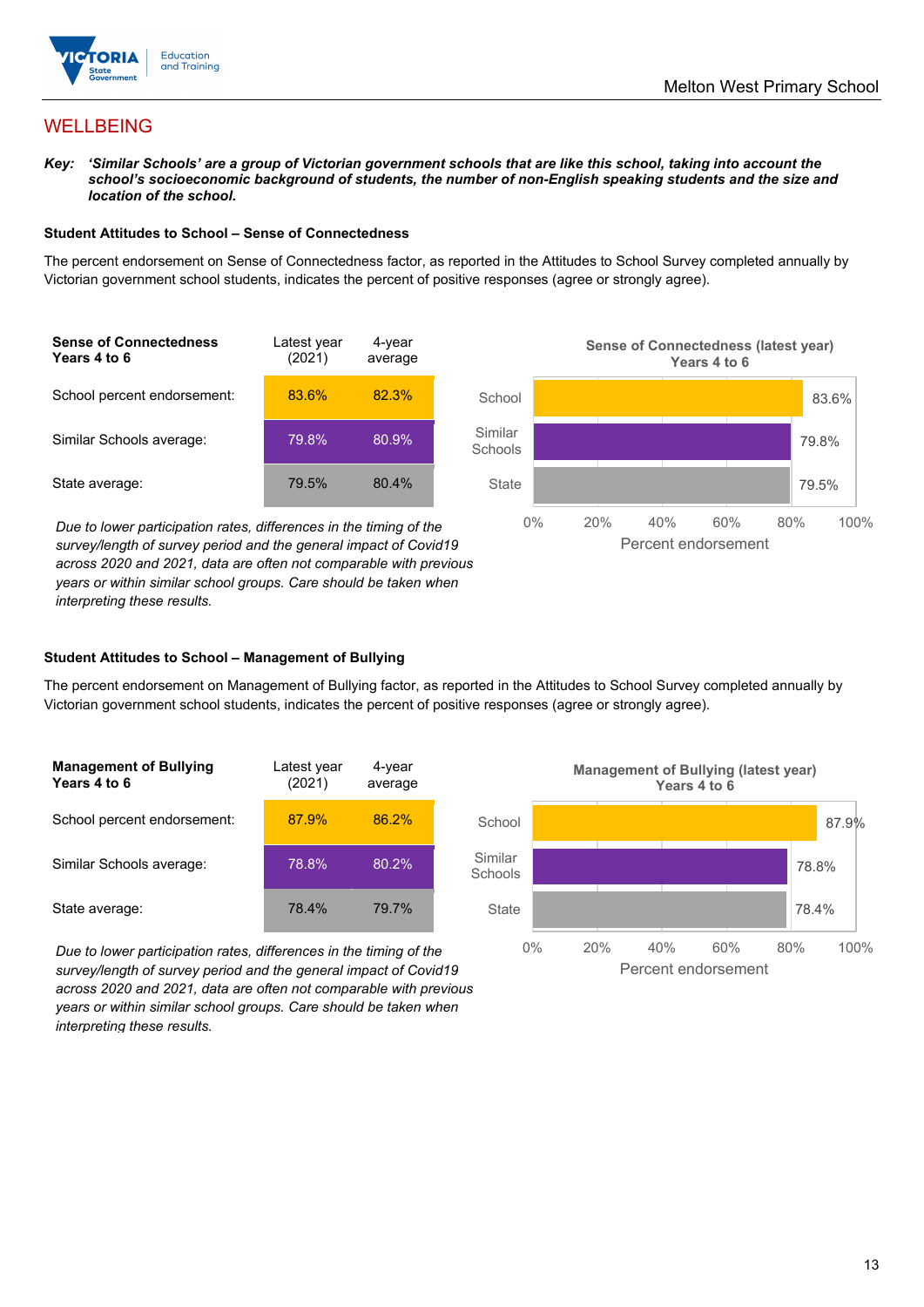

# **Financial Performance and Position**

FINANCIAL PERFORMANCE - OPERATING STATEMENT SUMMARY FOR THE YEAR ENDING 31 DECEMBER, 2021

| <b>Revenue</b>                        | <b>Actual</b> |
|---------------------------------------|---------------|
| <b>Student Resource Package</b>       | \$6,413,460   |
| <b>Government Provided DET Grants</b> | \$1,393,402   |
| Government Grants Commonwealth        | \$0           |
| Government Grants State               | \$0           |
| Revenue Other                         | \$28,941      |
| <b>Locally Raised Funds</b>           | \$75,554      |
| <b>Capital Grants</b>                 | \$0           |
| <b>Total Operating Revenue</b>        | \$7,911,357   |

| Equity <sup>1</sup>                                 | <b>Actual</b> |
|-----------------------------------------------------|---------------|
| Equity (Social Disadvantage)                        | \$1,185,940   |
| Equity (Catch Up)                                   | \$0           |
| <b>Transition Funding</b>                           | \$0           |
| Equity (Social Disadvantage - Extraordinary Growth) | \$0           |
| <b>Equity Total</b>                                 | \$1,185,940   |

| <b>Expenditure</b>                    | <b>Actual</b> |
|---------------------------------------|---------------|
| Student Resource Package <sup>2</sup> | \$6,093,809   |
| Adjustments                           | \$0           |
| <b>Books &amp; Publications</b>       | \$7,303       |
| Camps/Excursions/Activities           | \$73,582      |
| <b>Communication Costs</b>            | \$15,716      |
| Consumables                           | \$184,167     |
| Miscellaneous Expense <sup>3</sup>    | \$20,083      |
| <b>Professional Development</b>       | \$41,141      |
| Equipment/Maintenance/Hire            | \$126,197     |
| <b>Property Services</b>              | \$201,862     |
| Salaries & Allowances <sup>4</sup>    | \$56,449      |
| <b>Support Services</b>               | \$627,933     |
| Trading & Fundraising                 | \$5,631       |
| Motor Vehicle Expenses                | \$0           |
| Travel & Subsistence                  | \$0           |
| <b>Utilities</b>                      | \$50,646      |
| <b>Total Operating Expenditure</b>    | \$7,504,520   |
| <b>Net Operating Surplus/-Deficit</b> | \$406,837     |
| <b>Asset Acquisitions</b>             | \$262,942     |

(1) The equity funding reported above is a subset of the overall revenue reported by the school.

(2) Student Resource Package Expenditure figures are as of 24 Feb 2022 and are subject to change during the reconciliation process.

(3) Miscellaneous Expenses include bank charges, administration expenses, insurance and taxation charges.

(4) Salaries and Allowances refers to school-level payroll.